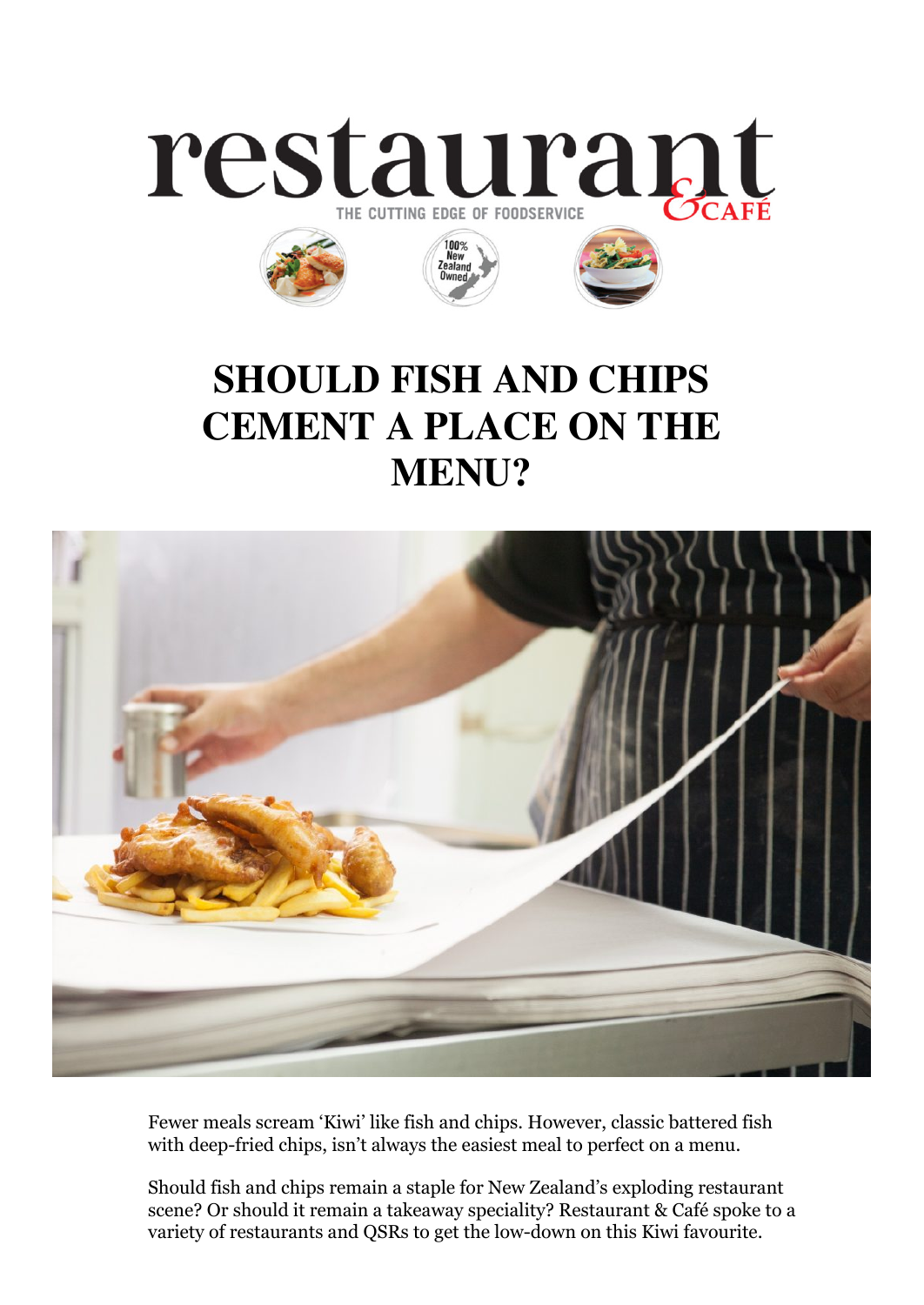

*Simon and Sara, The Local.*

Simon Pope and Sara Stevenson, owners of The Local on Waiheke Island, believe that fish and chips are New Zealand's ultimate sharing and comfort food.

"It nostalgically takes us to our own special place whilst sitting on the deck overlooking the seas where the fresh fish came from," they said.

Waiheke's The Local offers the perfect mixture of the freshest Kiwi ingredients, served the way it should be. The Local also highlights an essential aspect of the special seafood meal—locality. No matter where a Kiwi is in the world, fish and chips will always remind them of home, something to remember when planning a menu.

At O'Connell Street Bistro, Mark Southon said that although there isn't necessarily the classic fish and chip offering on their menu, the idea of something that can provide the same comfort is not out of the question.



*Mark Southon, O'Connell Street Bistro. Photograph by Babiche Martens.*

"Perhaps a take on fish and chips would be something worth exploring," said Southon. "I could see some form of potato, with a fish component working."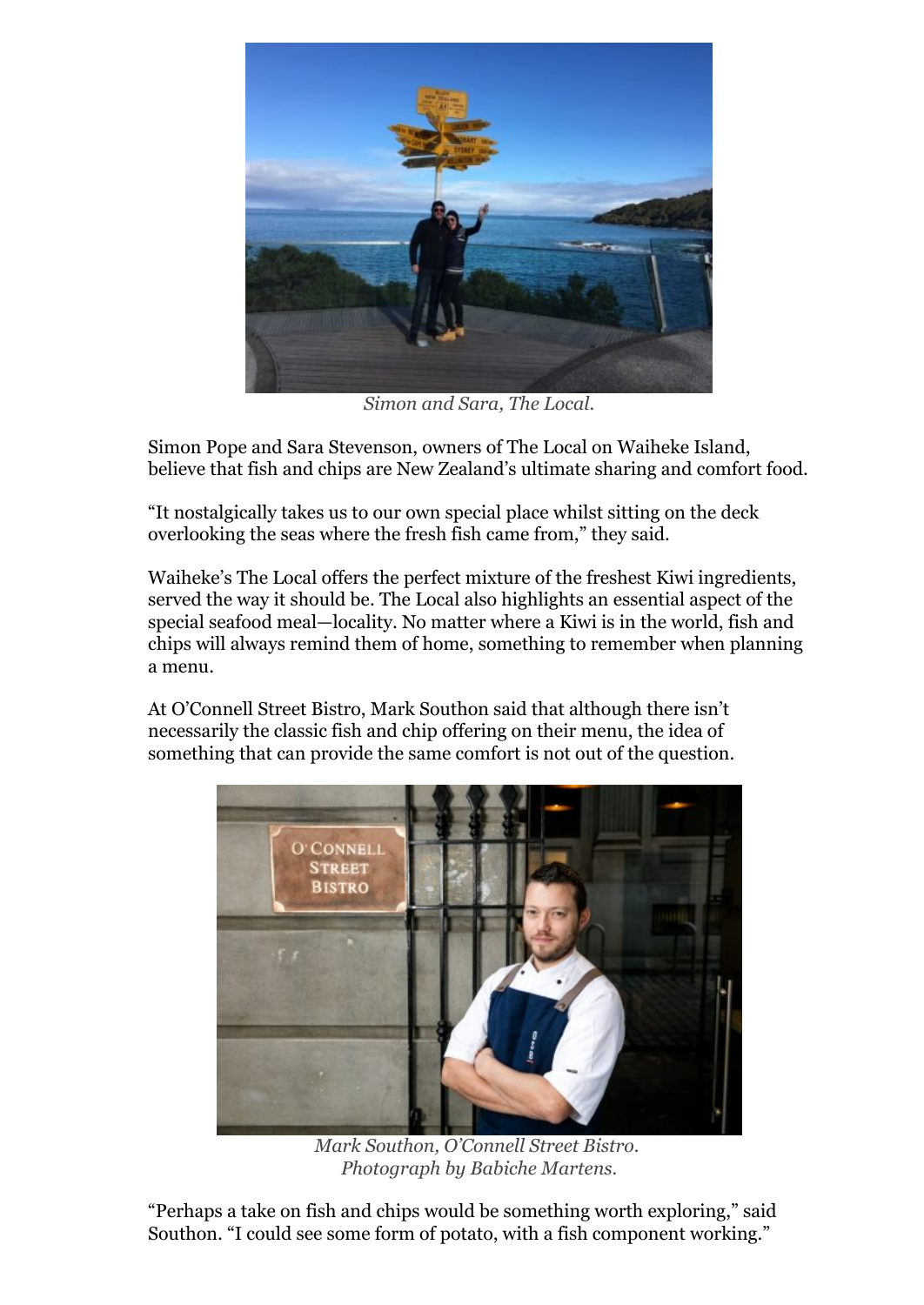Fish and chips is also a great way to ensure a no-fuss experience for diners with children. Steve Logan, managing director of Logan Brown, said that they like to have fish and chips on the children's menu.



*Steve Logan, Logan Brown.*

"The kids love it, and not all children want a challenging dinner, so why spoil a family dinner out by making a point?" Whether a venue has a specific children's offering, fish and chips on the regular menu will ensure that parents can get that for their children, should the situation arise.

To Gordon Wu, from The Ancient Mariner, great fish and chips are about contrast.

"This is what makes fish and chips so unique. The light, crispy batter versus the tender, juicy fish; the crunchy outside of the chip versus the fluffy mashed potato on the inside." Wu continued, saying that shops that can spend time perfecting this and getting it consistent are the places you will find the best fish and chips.



*Gordon Wu, The Ancient Mariner.*